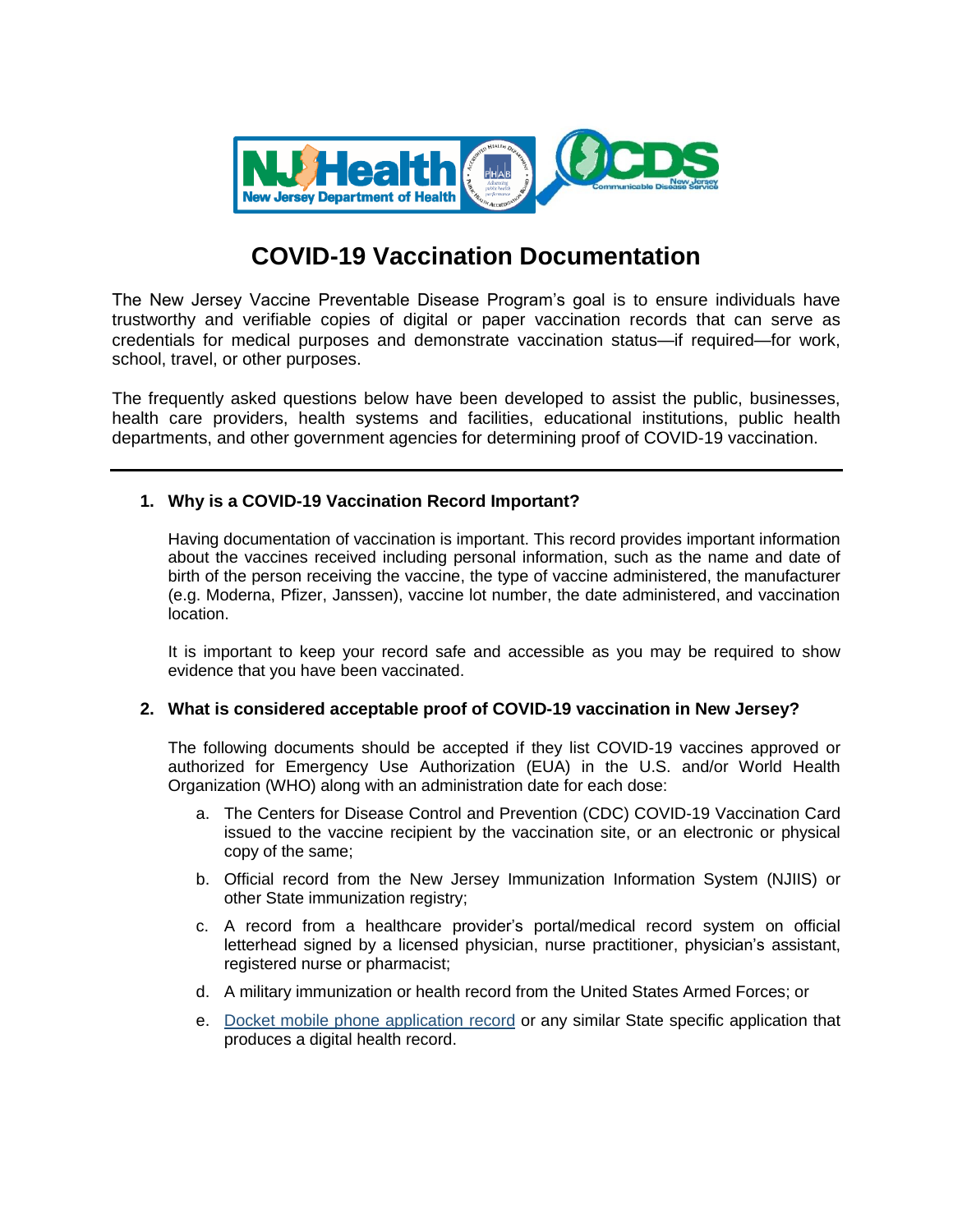## **3. What if I did not receive a vaccination card after getting my first dose?**

If you did not receive a COVID-19 vaccination card at your first appointment, contact the vaccination provider site where you received your first shot to find out how you can get a card. Alternatively, you can request an official copy from your state immunization registry. New Jersey residents vaccinated in-state can request a copy through NJIIS or use Docket (Refer to question 4 below).

## **4. What if I lost my vaccination card or don't have a copy? How can I request a record for my child(ren)?**

New Jersey residents who received their COVID-19 vaccine in-state and who are of legal age (18 years or older) can request immunization records through their healthcare provider, NJIIS, or the Docket mobile phone application. If you are requesting the record of a minor child (under age 18), you must be the child's parent or legal guardian at the time of the request. For more information visit [NJIIS.](https://njiis.nj.gov/core/web/index.html#/requestImmunizationRecord)

Out-of-state residents should contact their vaccination site, healthcare provider, or their state's immunization registry to obtain an official immunization record.

## **5. How do I submit proof of my COVID-19 vaccination documentation to someone requesting my vaccination record (i.e. Employer, School, Higher Education Institution)**?

Procedures may vary for each entity. You should follow the procedures in place for the entity requesting the record.

For an entity not subject to an Executive Order issued by the Governor of New Jersey or an Executive Directive issued by the Department of Health requiring the entity to accept certain forms of documentation as proof of vaccination, it is recommended that the entity accept all formats—e.g. hard copies, photocopies, electronic copies, and other formats—of the documents listed in Question 2 as valid proof of vaccination.

#### **6. Can an employer access an employee's COVID-19 vaccination records in the New Jersey Immunization Information System (NJIIS) to verify their vaccination status?**

No, an employer cannot access an employee's vaccination records that are maintained in the NJIIS for the purpose of verifying the employee's vaccinations for employment.

An authorized NJIIS user's access to information in the NJIIS is limited by law, namely N.J.S.A. 26:4-131 et seq. and N.J.A.C. 8:57, subchapter 3. The statutes and rules provide that NJIIS users shall only access an individual's vaccination information in the NJIIS if they have claimed the individual in NJIIS as their patient and/or if the user is currently providing healthcare services to the individual. The statutes and rules further provide that a child care center, school, college or university shall only access an individual's immunization information in the NJIIS if they have enrolled or are in the process of enrolling the individual in their institution.

Because the statutes and rules do not permit an employer to verify an employee's vaccination status in NJIIS, employers should have employees submit vaccination documentation for verification. Please see Question 2 for more details on valid vaccine documentation.